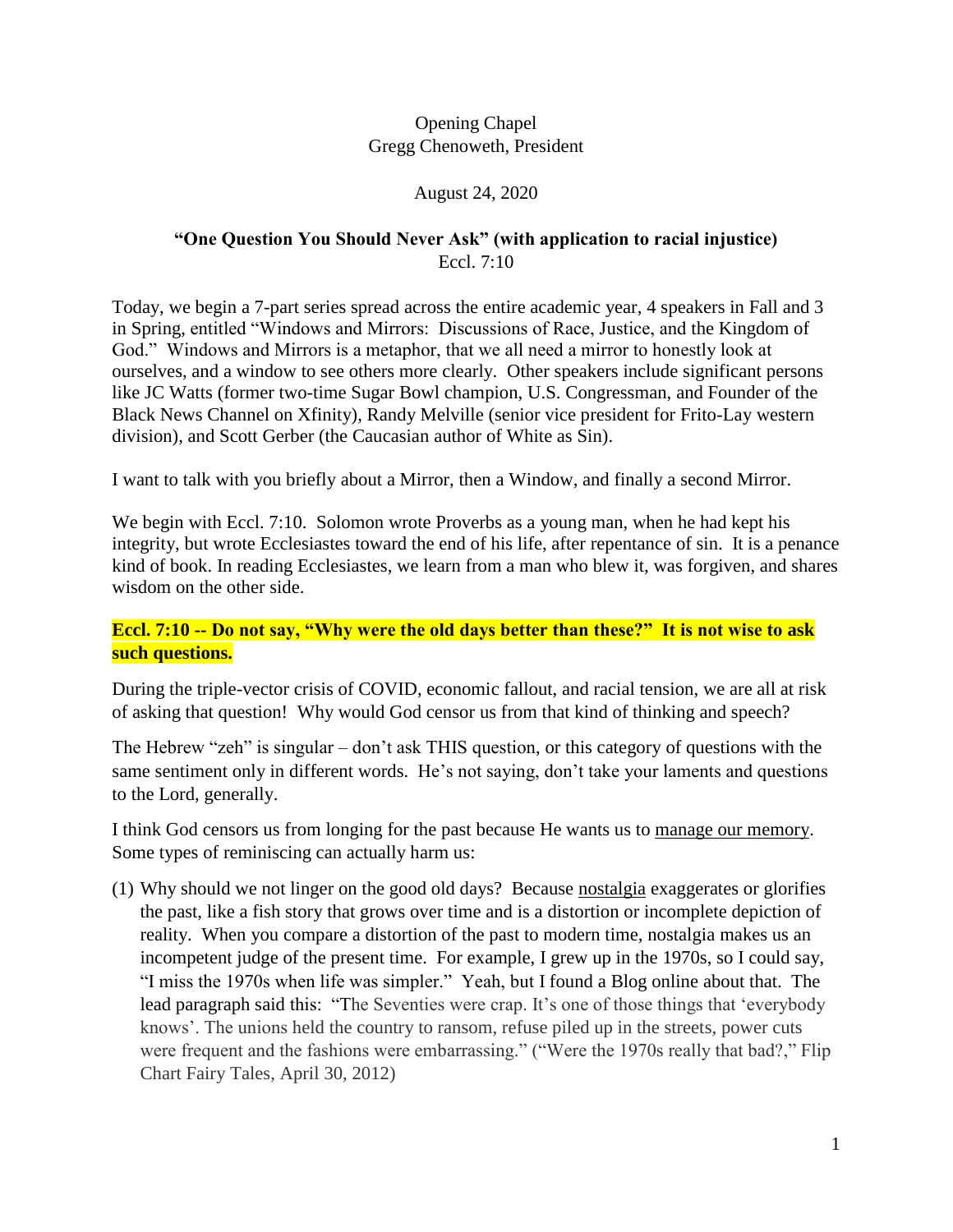PT: If I'm thinking I'm smoking hot, there's a little nostalgia going on, and that makes me an incompetent judge of myself today.

A Mirror Question is, "Am I making more of something in my past than I should?"

(2) Why should we not linger on the good old days? Because amnesia blunts learning from the past in ways that could have been useful for present decisions. This is why I hung a photo of Bethel's first president in my conference room: Woodrow Goodman. He literally looks over my shoulder as I do my work! Why do I hang him there? I don't want amnesia! I don't want to forget the "heritage of audacity" he and the first Board, first faculty and staff, and first batch of 93 students hand down to me today. His example inspires and motivates me!

A Mirror Question is, "Should I face something from my past that I have suppressed?"

(3) If nostalgia and amnesia are poor ways to manage memory, what is a good way, acceptable to God and profitable for our lives? Faithful remembrance is best.

All of us have suffered; some unequally. But you must manage your memory about that. A.W. Tozer advises how. In his book, "The Knowledge of the Holy," he says "memory can overtake imagination." I think he means that for some people, struggle saps your belief in God; but for others, struggle sparks anticipation for God's breakthrough.

Visualize a conversation in SG. One person spent too many years curating sour memories of disappointment like ugly art for their mind. Behind their eyes rests the dim resignation: God will never surprise me; God will not transcend this. Life is what it is.

Another person manages their memory differently. They also experienced disappointment, hardship, even suffering, but halfway through the conversation they break in to describe with vibrant memory God's faithfulness to them or people they know or people they read about in Scripture. Then, as they think about the future, you can see it on their face, a warm glow of godly imagination, anticipating God's coming work.

You see the relationship between memory and imagination? Sour memory -- small imagination. Vibrant memory -- vivid imagination.

Biblical imagination, says Philip Eaton in his book, "Engaging Culture," eagerly awaits promptings of the Holy Spirit and celebrates what Scripture tells us we can anticipate. It observes God's presence, not His absence. This person is filled with "shattering speech," in a voice that is "real and winsome," their confidence fully "authorized in the face of people that want to deny or dismiss them."

What does their speech "shatter"? Doubt. Great Christian universities, and great Christian people, are built on such speech, because for change to endure in your life, God must penetrate your imagination (pp. 106-115).

So, we have a task, you and me. During COVID, our conscious task must be to do as Solomon says – don't linger on the good old days; skip nostalgia; resist amnesia. Instead, look at your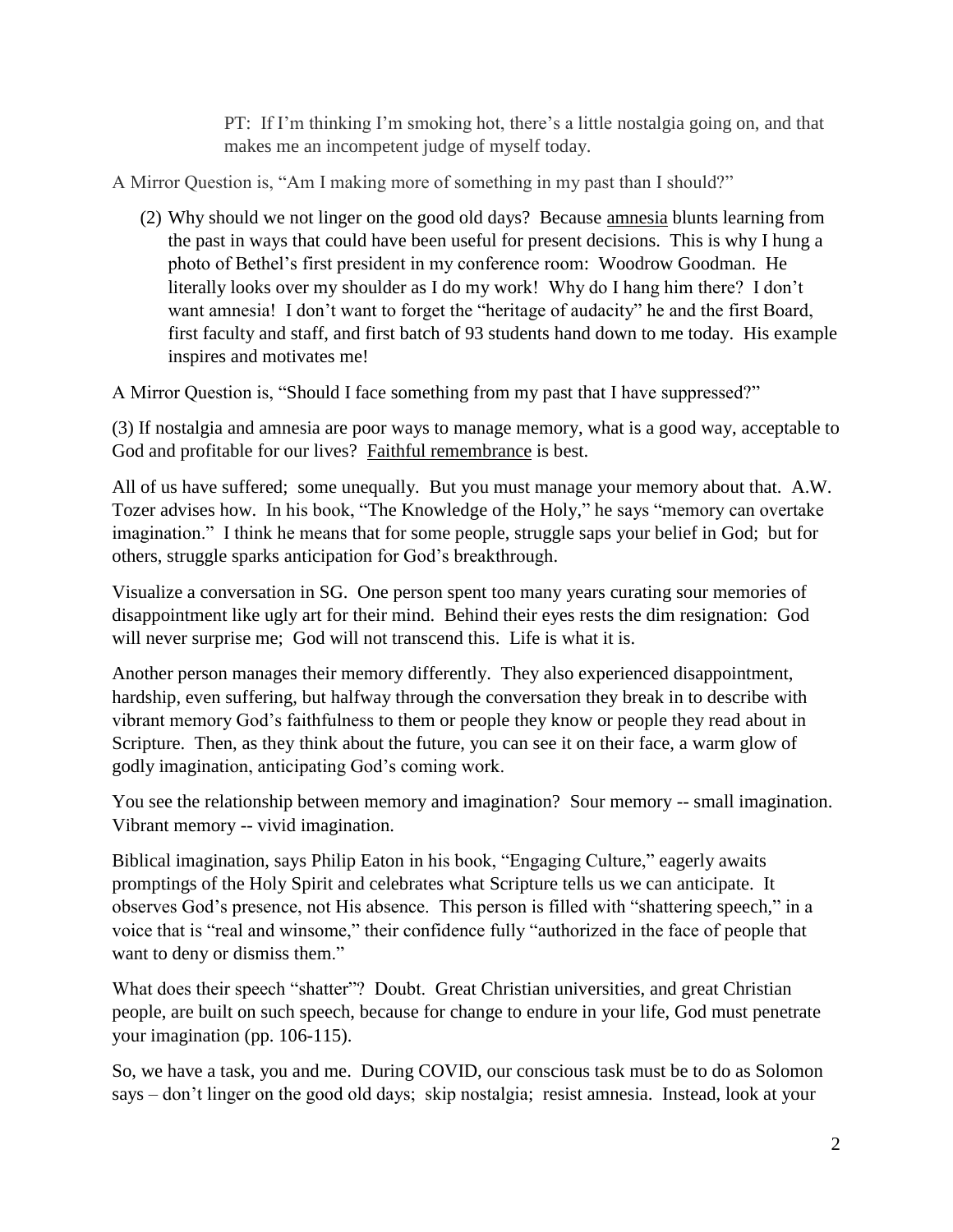anxiety or depression or hurt, and manage that memory. Remember God's faithfulness to you or others. Borrow hope from that. Then massage into your pain *the medicine* of a hopeful imagination for what God can still do.

\* \* \* \* \* \*

In about 15 minutes, I will to introduce you to two *people of remembrance*: Dr. Cristian Mihut and Ms. Ian Thompson. They are leaders on our campus on one of the three crises in our culture right now. You won't find them operating our COVID testing machines if you are sick (crisis 1), or in the Financial Aid Office to assist you with options if a parent was laid off from COVID effects on the economy (crisis 2). They are leaders in crisis 3: the racial pain in America, the hurt and confusion over why Biology is corrupting Sociology -- why skin pigment triggers judgments that ruin relationships.

Before they come forward, I want to pull out a Window, to better see racial pain in others. This could feel uncomfortable. I will soon quote members from our community about how bitter this is. But as the late Senator and civil rights icon John Lewis said: "Never, ever be afraid to make some noise to get in *good* trouble." Thank you for your patience with me this morning in stirring up a little "good trouble."

Last year, before COVID, we heard from more than 1,300 people through our questions about our climate – not the weather, our community climate.

- 1. We did the Race Card Project. Students anonymously wrote 6 words about race.
- 2. We hired a firm from Pennsylvania to conduct focus groups.
- 3. We also hired a firm from Washington, D.C. to conduct two large Web surveys.

I am summarizing about 200 pages of material to name 5 items of good news, and 3 bad.

Among the good news, 5 things:

- 1. 9 in 10 students and workers are satisfied with their choice on Bethel.
- 2. Across a decade, we nearly doubled the percentage of students of color.
- 3. And they stay, comparatively well. The graduation rate of students of color is far higher than the average across a 10-school comparison group we use for additional comparisons.
- 4. The top positive traits named by students were Christ-centered, community-connected, loving/kind, and professors helping you succeed.
- 5. Prospective students and parents named traits they most desire in their future college experience. No. 1 was safety, No. 2 was an inclusive environment (words like fairness, belonging, and understanding for people different than you). Farther down the list was a school that offers the academic major they want, and ability to afford that school.

There were also themes we could improve upon. Three things:

1. The top negative traits named by students were: non-inclusive (words like judgmental, cliquey), expensive, and strict.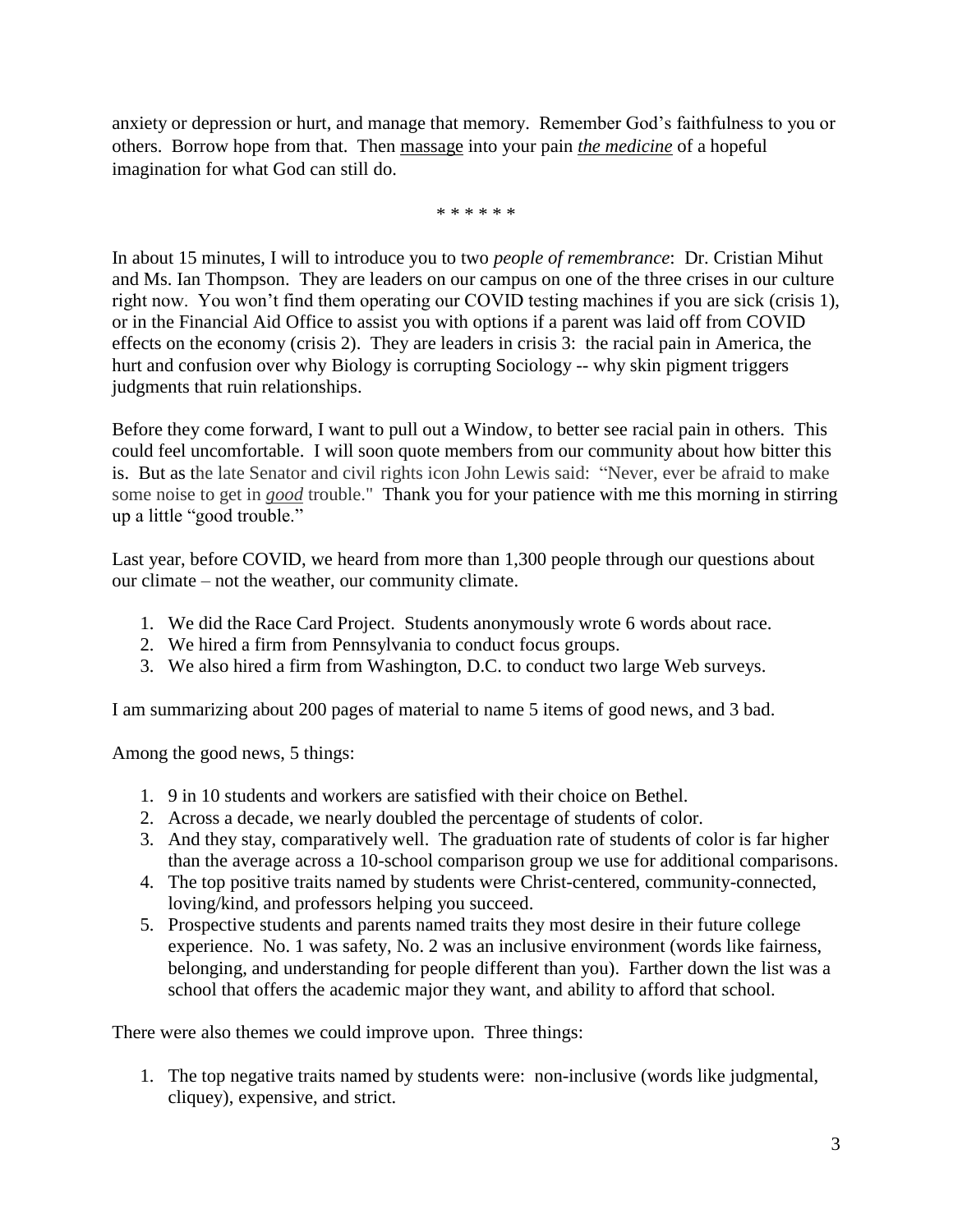- 2. In focus groups, a pattern of White students expressed frustration at being considered racist for reasons they don't think are accurate or fair, and that talking about race creates a form of division that wouldn't be there if we stopped talking about it.
- 3. The research firm summarized a valuable insight which represents a lot of input: "Bethel is a place where the *institution* wants all people to come, but the *people* of Bethel are not ready to have all people come."

As for strictness, remember we now sponsor dances and extended open hours in residence halls substantially. But if by strictness a student means they have friction with our Campus Covenant, I'm not sure how much that form of strictness will change. This is an opt-in community that isn't for everyone.

As for cost of Bethel, a few thoughts: (1) if a student is looking specifically for a private Christian school, our cost ranks in the bottom one-third of a group; (2) debt for our graduates is average, and it is good debt when \$1 of tuition gets you \$28 of income over the working years; (3) in the past 18 months we created two debt-free or low-debt pathways through Bethel: the Field Scholar Program for commuters, and the BUX extension program for students at distance; (4) But I know it is difficult for you.

Now, as for diversity and inclusion: I'm glad students of color choose Bethel in increasing proportion, and stay to graduate at age higher rates, but that light is eclipsed by the clear message from members of our community, that our inclusion is incomplete.

Race is an intractable problem, met by only proximate solutions, designed by fallible people. Actual attitudes and beliefs are harder to change than the policies, programs, or trainings we produce for that change. Part of my challenge right now is, yes, of course, there are exceptions to the generalities we speak in, regarding race. For example, when we talk about White advantages, I know there are White people, White families, and White communities marked by severe poverty, education and health care disadvantages. It's hard for that person to hear general statements about advantages for White people. Let's acknowledge that, and understand we are talking in a group now about things that tend to be true across racial experience.

**I have much to say on this topic, but only have time to address just one item**. In our listening tour, some (not all!) White students express frustration that we talk about this too much.

So, let's open a Window about that. White students, in your mind, take a look at students of color.

Solomon just counseled us, "don't ask why the old days were better than these." Actually, for many people of color, the "old days" were never something to be nostalgic about! In fact, the history has been so brutal, one can't help but be emotionally or psychologically attached to it. When a modern student has a grandfather who was forced to sit at the back of a theater because of his skin color, those stories are told at Thanksgiving Dinner. And that grandfather tells stories his grandmother told him -- she was not given the right to vote because of her skin color. And her grandfather was kidnapped, shipped like cargo, whipped, owned, and worse.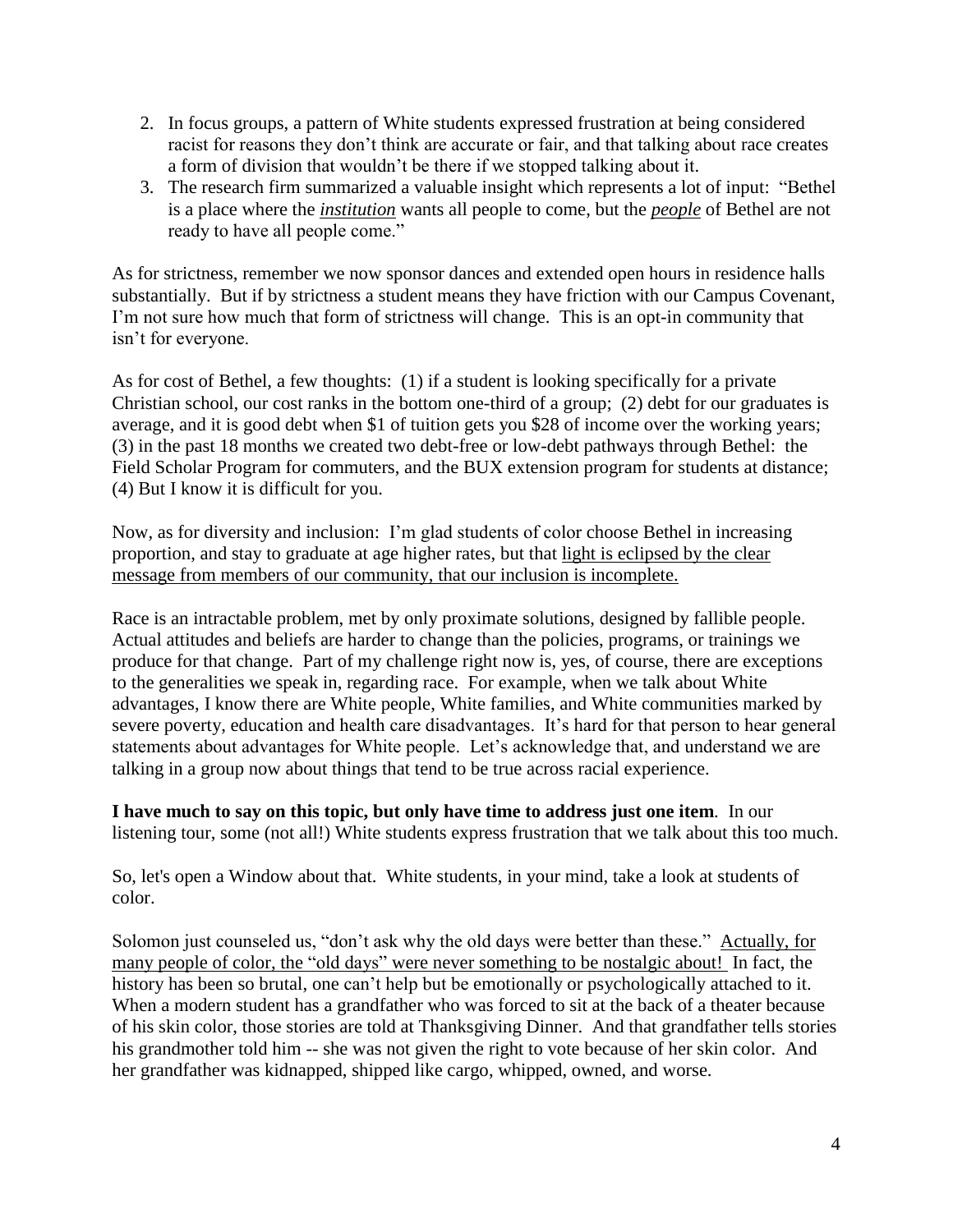So when George Floyd is murdered on national television, a White person might intellectualize it as a news event, but a Black person feels it, and knows the same thing happened to their ancestors.

Keep looking through the Window.

That feeling is legitimized when every week something happens that reminds you of your skin color. I know people of color who are *still* called the N-word, still pulled over by several police cars at once because they were thought to be criminal, still assumed to be the staff of a business instead of their actual identity as the president, still assumed by a sales clerk to be too poor to purchase a luxury item, and on and on.

This is why a White person should never say, "Slavery happened. It was a long time ago. What does that have to do with us now?!" Would you tell a Jew, "The Holocaust happened, get over it!", knowing in modern time Jewish people are still called names and must cope with ugly stereotypes that affect their relationships and business?

Keep looking through the Window. See that moment. It is insensitive, ignorant, and creates another friction point that reminds a person they are seen for their skin, not their personhood.

This summer, I called people of color from our community to see how they feel: students, faculty and staff, trustees. Here are the words they gave me: distraught, grieved, spent, fatigued, angry, at a boiling point, one questioned "Why is it White people are vocal on pro-life for babies, but silent when a person of color is killed on television?", there is a betrayal of silence, one said it is so obvious there is racism in my life I can't believe White people deny it.

Now, a White person can look out that Window and think, I didn't create this mess; not my responsibility. But what I want to appeal to you about is this: you may not have built the house you live in at home, but now that you occupy it , you have to repair its flaws when they emerge. To say, "Not my problem," is tantamount to walking past an overflowing toilet in your house, every day, for the rest of your life. There is an urgency here! Fix the toilet! It's making a mess!

I want to pull out another Mirror. White students, let's look at our own race. People of color can just eavesdrop for awhile. Let's talk to ourselves. 3 things, then I'm done.

1. Definitions matter: I've learned that White people tend to define racism differently than others. The mere word "*racism"* shuts down psyches because it is a moral word. The internal dialogue goes, I can't be racist because I am moral. But the definition matters.

For most White people, racism denotes a *conscious, willful, mean-spirited, prideful* subordination of another based on the superficial biology of skin pigment. If that is our definition, then clearly we don't have a problem. But if you're not in that group, you have another project, to examine *insensitive* or *unconscious* moments that still create needless friction in another person's life about their skin and the attributes made about them for it.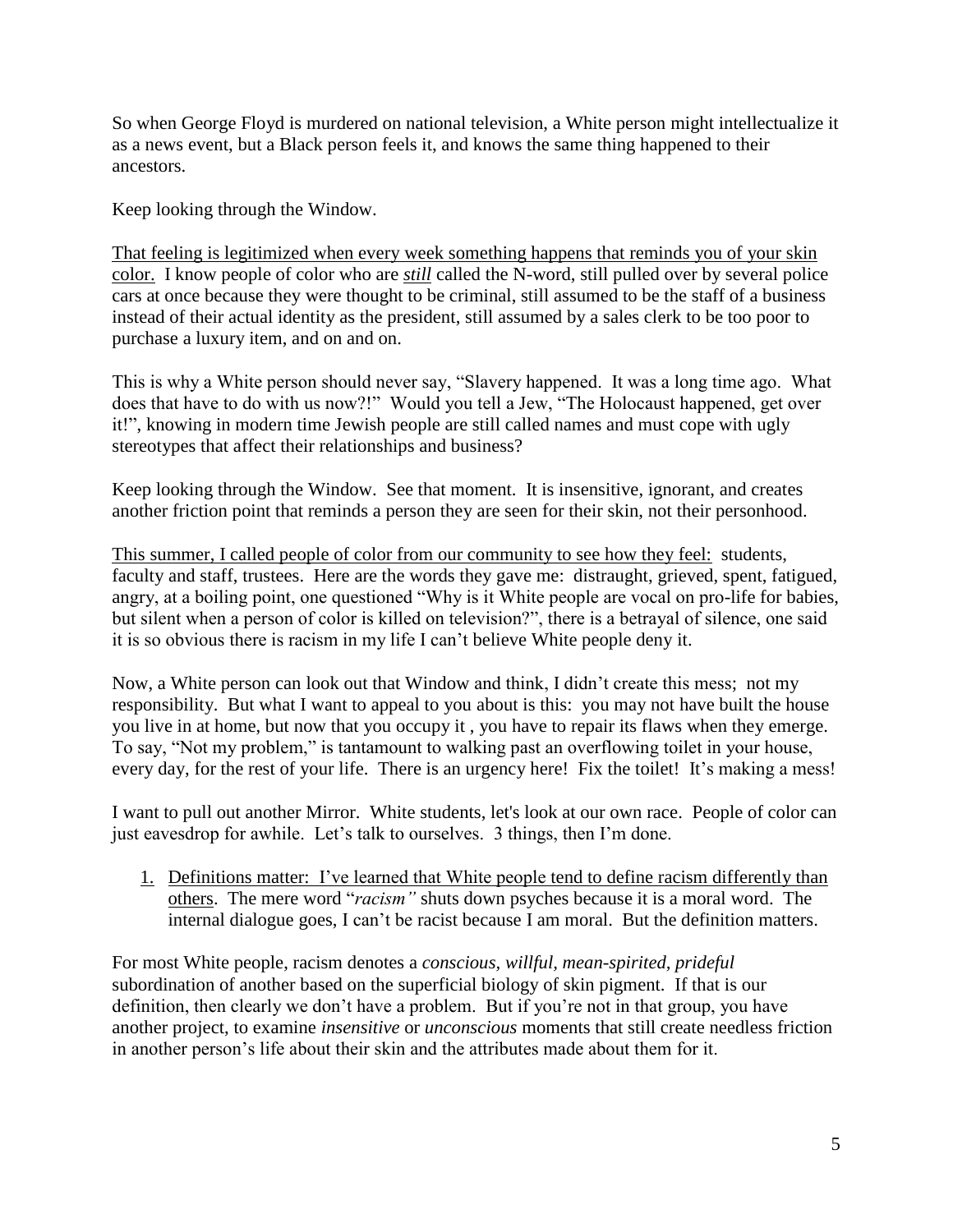If it helps you look in the Mirror, don't call it racism. Call it unintended racial effects. There can be a gap between your intent and the effect that leaves your motive innocent but the impact of your action still subject to blame.

In Ps. 19, a prayer – an attitude of the heart – is modeled for us: O Lord, forgive my willful sins, but forgive my hidden faults too, that I might become blameless in your eyes!

2. So, definitions matter. Second, keep looking in the Mirror, I've learned that most Whites never reflect on our Whiteness and the blessing that affords in America. It's like this: never ask a fish to analyze the water; he is so immersed in it, he never even thinks about it; he doesn't even know what water is.

In reality, Whites are fish in an ocean that feeds us, doesn't threaten us. Catch the metaphor that the ocean is our culture, feeding not threatening.

Robin DiAngelo (a White researcher) wrote a best-selling book called "White Fragility" that is controversial in some respects, but I endorse *this* excerpt she gives, to explain White advantage:

- When I turn on the TV, look at magazines, drive past billboards I see myself everywhere, and I know I belong.
- When I read Hemingway or Steinbeck or Charles Dickens, I'll never be told they are White writers, but when I read Maya Angelou or Toni Morrison or James Baldwin, I'll be told they are Black writers. This means people want me to understand they are writing from a perspective. I am never told the White writers have a perspective.
- AND because of that, I never feel the burden of my color, never need to reflect on it, never worry if my color will be held against me. I will never walk into an establishment where I am a customer and wonder if I will be mistaken for the Staff.
- When I apply for a job, probably everyone in the process looks like me. Once hired, I won't have to deal with my coworker's resentment that I only got the job because I am White.
- AND because of that, I have full freedom of movement. I never have to think about how to handle myself when the police pull me over, or when I'm the only person at the meeting or party who looks like me, or get stared at when moving my family into a neighborhood that is predominately White.

I am breaking out of the book reference now, and talking in my own voice again.

You see the connection to Eccl. 7:10? Looking in the Mirror, when people talk nostalgically about the "good old days," I know what they mean because generally my life has been marked by no friction related to my skin pigment. The same for my ancestors. Same for my spouse, for my adult kids. And it will be that way for my granddaughters. I won't ever feel a need to roll my eyes when I hear about the good old days.

But, in fact, life in America for POC hasn't been great. Despite massive efforts in law, and despite White criminality and poverty:

 $\triangleright$  the unemployment rate for Blacks is still double that of Whites;